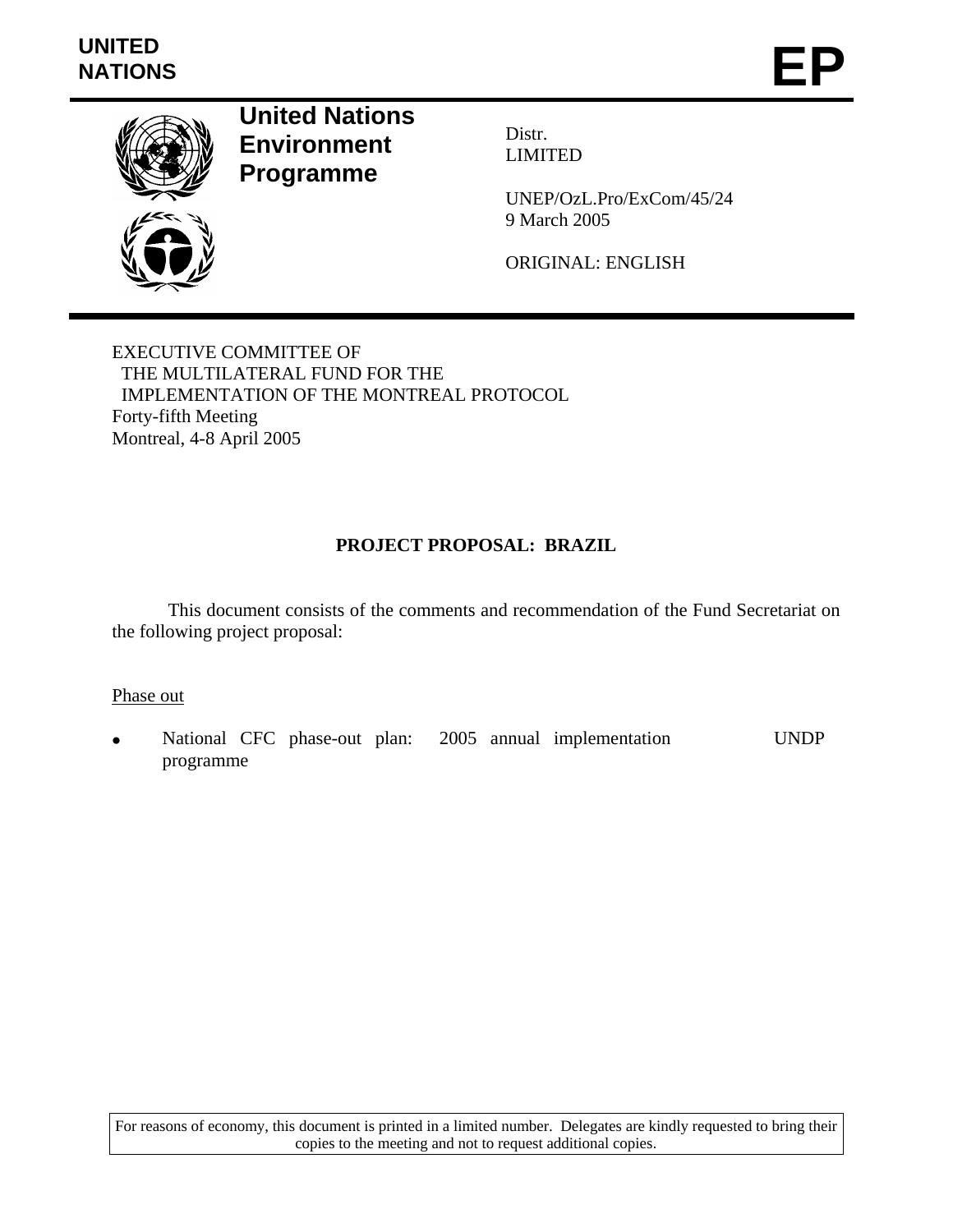#### **PROJECT EVALUATION SHEET (MULTI-YEAR PROJECTS) BRAZIL**

|     | <b>PROJECT TITLE</b>                                                                        | <b>BILATERAL/IMPLEMENTING AGENCY</b> |
|-----|---------------------------------------------------------------------------------------------|--------------------------------------|
|     | National CFC phase-out plan: 2005 annual implementation programme                           | <b>UNDP</b> and Germany              |
|     | <b>SUB-PROJECT TITLES</b>                                                                   |                                      |
| (a) | Technical assistance for MDI transition strategy                                            | <b>UNDP</b>                          |
| (b) | MDI technical assistance/investment projects                                                | <b>UNDP</b>                          |
| (c) | Investment projects – CFC-113 solvents                                                      | <b>UNDP</b>                          |
| (d) | Investment projects – CFC-12 sterilants                                                     | <b>UNDP</b>                          |
| (e) | Investment projects – foam manufacturing                                                    | <b>UNDP</b>                          |
| (f) | Investment projects – comm. refrigeration manufacturing                                     | <b>UNDP</b>                          |
| (g) | Investment project – MAC CFC-12 R $&$ R project                                             | <b>UNDP</b>                          |
| (h) | Investment project – industrial refrigeration and central air-conditioning $R \& R$ project | <b>UNDP</b>                          |
| (i) | Domestic & commercial refrigeration service sector: technician training project             | Germany                              |
| (j) | Domestic & commercial refrigeration service sector: CFC-12 recovery project                 | <b>UNDP</b>                          |
| (k) | Domestic & commercial refrigeration service sector: regional CFC-12 recycle/reclaim project | <b>UNDP</b>                          |
| (1) | Customs training                                                                            | Germany                              |
| (m) | Project implementation & monitoring unit                                                    | <b>UNDP</b>                          |

#### **NATIONAL CO-ORDINATING AGENCY:** CONAMA

#### **LATEST REPORTED CONSUMPTION DATA FOR ODS ADDRESSED IN PROJECT A: ARTICLE 7 DATA (ODP tonnes, 2003, as of September 21, 2004)**

Annex A Group I, CFCs 3,227.28

#### **B: COUNTRY PROGRAMME SECTORAL DATA (ODP tonnes, 2003**, **as of May 2004)**

| <b>ODS</b> | Foam | Ref.  | Aerosol | Solvents |
|------------|------|-------|---------|----------|
| $CFC-11$   |      |       |         | n.a.     |
| $CFC-12$   |      | 3,149 | 55.33   | n.a.     |
| CFC-113    | n.a. | n.a.  | n.a.    | 12       |
| CFC-114    | n.a. | 18.7  |         | n.a.     |
| CFC-115    | n.a  | n.a   | n.a     | n.a      |

**CFC consumption remaining eligible for funding (ODP tonnes)**  0

**CURRENT YEAR 2004 BUSINESS PLAN:** Total funding US \$3.97 million: total phase-out 1,950 ODP tonnes

| <b>PROJECT DATA</b>                      |                                                                                                           | 2002       | 2003         | 2004           | 2005      | 2006      | 2007      | 2008     | 2009     | 2010     | Total      |
|------------------------------------------|-----------------------------------------------------------------------------------------------------------|------------|--------------|----------------|-----------|-----------|-----------|----------|----------|----------|------------|
| <b>CFCs</b>                              | <b>Montreal Protocol limits</b>                                                                           |            | 10,521       | 10.521         | 5,261     | 5,261     | 1.578     | 1,578    | 1.578    | $\Omega$ | n.a.       |
| (ODP)                                    | Annual consumption limit                                                                                  | 8,280      | 6,967        | 5,020          | 3,070     | 2,050     | 1,000     | 424      | 74       | $\Omega$ | n.a.       |
| tonnes)                                  | Annual phase-out from ongoing projects                                                                    | 745        | 313          | 1.210          | 1,207     | $\Omega$  | $\Omega$  | $\Omega$ | $\Omega$ | $\Omega$ | 3,475      |
|                                          | Annual phase-out newly addressed                                                                          | 251        | 1.000        | 737            | 743       | 1.020     | 1.050     | 576      | 350      | 74       | 5,801      |
|                                          | TOTAL ODS CONSUMPTION TO BE PHASED OUT                                                                    | 996        | 1,313        | 1.947          | 1,950     | 1.020     | 1.050     | 576      | 350      | 74       | 9,276      |
|                                          | Reported Consumption                                                                                      | 3,001      | 3,227        | $\Omega$       | $\Omega$  | $\Omega$  | $\Omega$  | $\Omega$ | $\Omega$ | $\Omega$ | 6,228      |
|                                          | Net Variation of consumption for the year                                                                 | 3,230      | (226)        | n.a            | n.a       | n.a.      | n.a.      | n.a.     | n.a.     | n.a.     | n.a.       |
| Revised ODS consumption to be phased out |                                                                                                           | $\theta$   | $\mathbf{0}$ | $\mathbf{0}$   | 157       | 1,020     | 1,050     | 576      | 350      | 74       | 3,227      |
| <b>Final Project costs (US \$):</b>      |                                                                                                           |            |              |                |           |           |           |          |          |          |            |
| Funding for lead agency UNDP             |                                                                                                           | 7,860,000  | 5,720,000    | $\Omega$       | 3,970,000 | 2,856,400 | 1,190,000 | 870,000  | 250,000  | 100,000  | 22,816,400 |
| Funding for Germany bilateral            |                                                                                                           | 1.640.000  | 700,000      | $\Omega$       | $\Omega$  | 1,543,600 | $\Omega$  | $\Omega$ | $\Omega$ | $\Omega$ | 3,883,600  |
|                                          | <b>Total project funding</b>                                                                              | 9,500,000  | 6,420,000    | $\mathbf{0}$   | 3,970,000 | 4.400,000 | 1.190.000 | 870,000  | 250,000  | 100,000  | 26,700,000 |
|                                          | <b>Final Support costs (US \$)</b>                                                                        |            |              |                |           |           |           |          |          |          |            |
|                                          | Support cost for lead agency UNDP                                                                         | 705,400    | 500,000      | $\Omega$       | 342,500   | 242,078   | 92.300    | 63,500   | 12,500   | 5,000    | 1,963,278  |
| Support cost for Germany bilateral       |                                                                                                           | 147,600    | 63,000       | $\overline{0}$ | $\Omega$  | 138.924   | $\Omega$  | $\Omega$ | $\Omega$ | $\Omega$ | 349,524    |
| <b>Total support costs</b>               |                                                                                                           | 853,000    | 563,000      | $\overline{0}$ | 342,500   | 381,002   | 92,300    | 63,500   | 12,500   | 5,000    | 2,312,802  |
|                                          | TOTAL COST TO MULTILATERAL FUND (US \$)                                                                   | 10,353,000 | 6,983,000    | $\mathbf{0}$   | 4,312,500 | 4,781,002 | 1,282,300 | 933,500  | 262,500  | 105,000  | 29,012,802 |
|                                          | Final Project cost-effectiveness (US \$/kg)                                                               |            |              |                |           |           |           |          |          |          | 4.60       |
|                                          | FUNDING DEOUEST: Annuaral of the third transhe funding (2005) for UNDD octivities only as indicated above |            |              |                |           |           |           |          |          |          |            |

**FUNDING REQUEST: Approval of the third tranche funding (2005) for UNDP activities only as indicated above.**  The Government has agreed to delay the 3<sup>rd</sup> tranche Germany allocation to first meeting of 2006.

**SECRETARIAT'S RECOMMENDATION Individual consideration**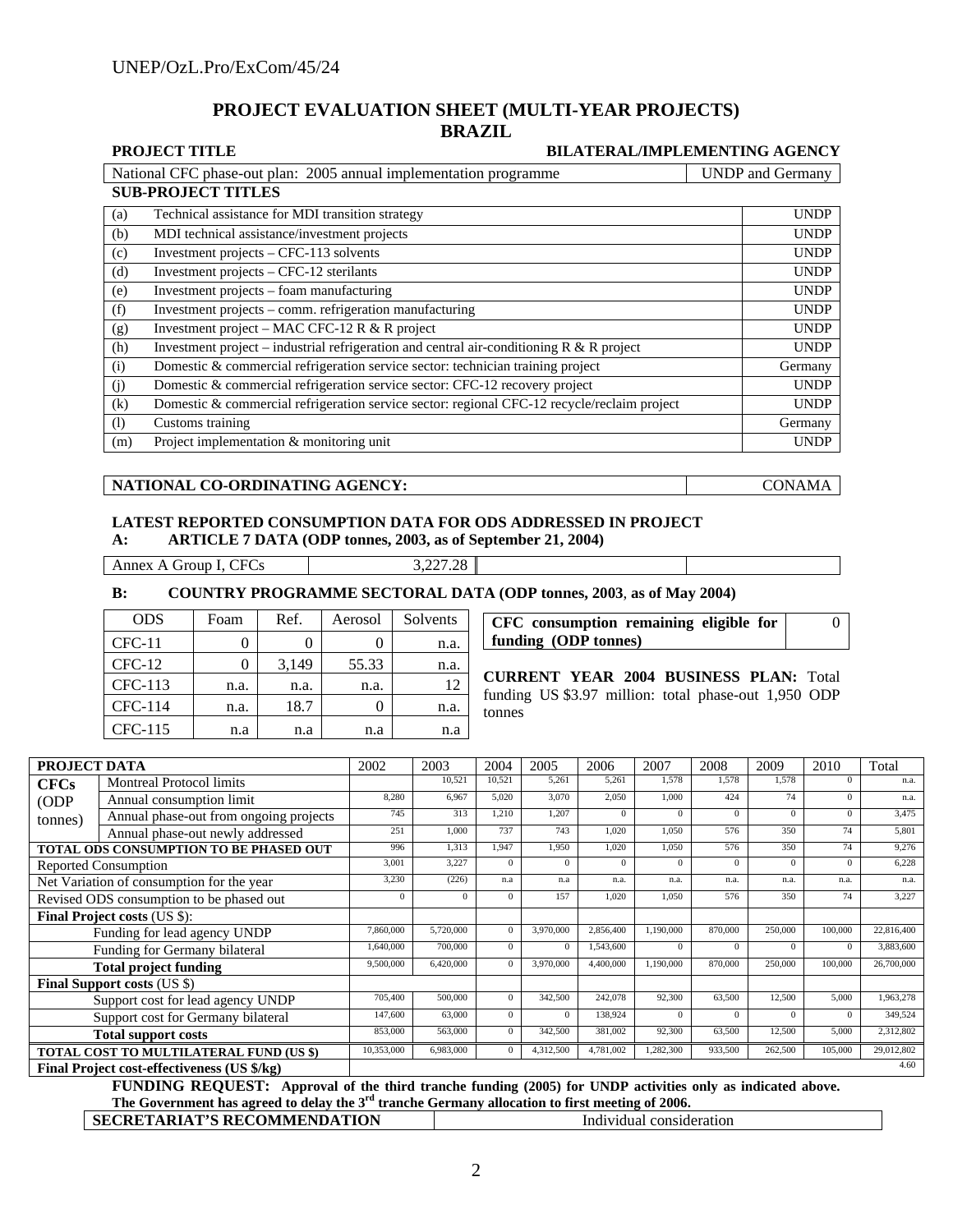## **PROJECT DESCRIPTION**

1. The Executive Committee approved a total of US \$26.7 million in funding for the implementation of Brazil's National CFC Phase-out Plan at its 37th Meeting in July 2002. The first funding tranche at the amount of US \$9.5 million was released on approval of the First Phase Implementation Work Plan covering the period August 2002-December 2003.

2. The progress report on the 2002-2003 first phase implementation activities and achievements, as well as the Second Phase Implementation Work Plan covering the period of January-December 2004 were submitted for consideration by the Executive Committee at its 41<sup>st</sup> Meeting in December 2003. The second funding tranche at the amount of US \$6.42 million was released on approval of the Implementation Work Plan for 2004, making approved multilateral funding for the  $1<sup>st</sup>$  and  $2<sup>nd</sup>$  tranches reach a total of US \$15.92 million (US \$13.58 million UNDP and US \$2.34 million Germany).

3. The Government of Brazil has submitted to the 45th Meeting a request for the release of the 2004 funding tranche at the amount of US \$3,970,000 plus US \$342,500 support cost for UNDP for the 2005 annual implementation programme of the Brazil National CFC Phase-out Plan. The project is implemented with the assistance of UNDP (the lead implementing agency) and the Government of Germany (as co-operating agency for the service technician and customs officer training programmes). The 2004 and 2005 funding tranches for Germany have not been requested in 2004 and 2005. In agreement with the Government of Brazil, the request for the 2004 tranche of US \$1,300,000 plus US \$117,000 support costs, and for the 2005 tranche of US \$243,600 plus US \$21,924 support costs for Germany, will be requested at the first meeting in 2006 at the amount of US \$ 1,543,600 plus US \$ 138,924.

- 4. The document submitted by UNDP, on behalf of the Government of Brazil, consists of:
	- (a) Report on the implementation of the 2003-2004 implementation work plan for the period ending 31 August 2004; and
	- (b) 2005 implementation work plan.

5. In addition to the above documents, Brazil submitted an independent audit report verifying 2003 consumption reported to the Ozone Secretariat, and volume of CFC phased out in 2003 and 2004 resulting from the implementation of activities under the National CFC Phase-out Plan. This report also provides an estimated trend of CFC consumption in 2004, which was assessed on the basis of import data for the first six months of the calendar year.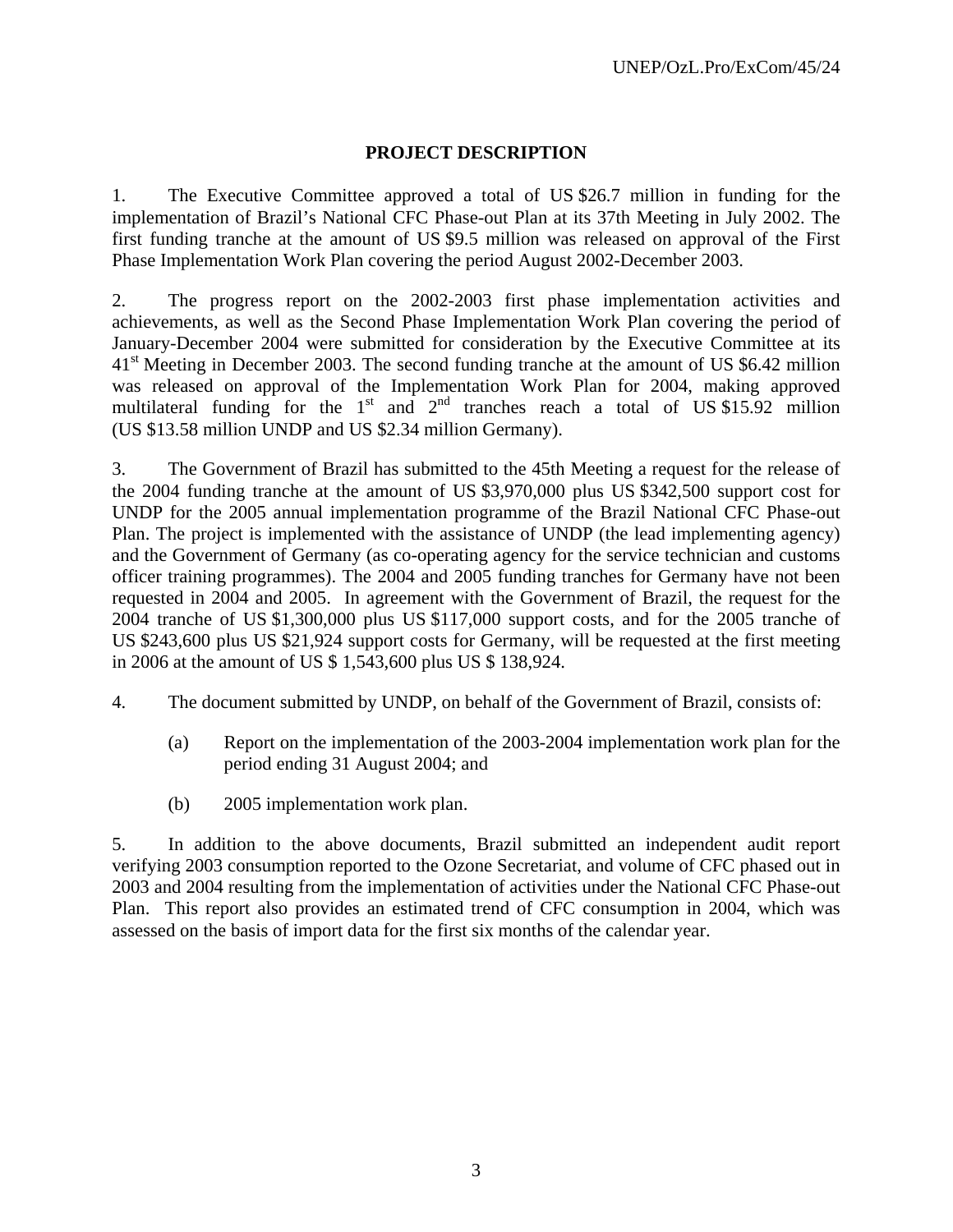## UNEP/OzL.Pro/ExCom/45/24

6. The Brazilian National CFC Phase-Out Plan was approved in principle to phase out 9,276 ODP tonnes of CFC. The agreed CFC consumption limits and reduction targets, as well as disbursement schedule under the Agreement, are shown in the table below:

|                                                                                        | 2000  | 2001    | 2002  | 2003   | 2004  | 2005   | 2006     | 2007     | 2008     | 2009     | 2010     |
|----------------------------------------------------------------------------------------|-------|---------|-------|--------|-------|--------|----------|----------|----------|----------|----------|
| Max allowable total<br>consumption of<br>Annex A Group 1<br>substances (ODP<br>tonnes) | 9,276 | (9,276) | 8,280 | 6,967  | 5,020 | 3,070  | 2050     | 1000     | 424      | 74       | $\Omega$ |
| Total annual<br>reduction (ODP<br>tonnes)                                              |       |         | 996   | 1,313  | 1,947 | 1,950  | 1,020    | 1,050    | 576      | 350      | 74       |
| <b>Reduction from</b><br>ongoing projects                                              |       |         | 745   | 313    | 1210  | 1207   | $\Omega$ | $\theta$ | $\Omega$ | $\Omega$ | $\Omega$ |
| New reduction under<br>plan                                                            |       |         | 251   | 1000   | 737   | 743    | 1,020    | 1,050    | 576      | 350      | 74       |
| Total agreed funding<br>(US \$ million)                                                |       |         |       | 9.5    | 6.42  | 5.27   | 3.10     | 1.19     | 0.87     | 0.25     | 0.10     |
| Agency support costs<br>(US \$ million)                                                |       |         |       | 0.8353 | 0.563 | 0.4595 | 0.2642   | 0.0923   | 0.0635   | 0.0125   | 0.005    |

7. In the Agreement, Brazil committed, in exchange for the funding specified in the table above, to eliminating its total consumption of Annex A, Group I substances in accordance with the consumption targets. To achieve this goal, Brazil should meet the total annual reduction targets also specified in the same Table. Ongoing approved projects should be completed and phase-out achieved according to the implementation schedules approved for each project, and subject to established Fund rules and procedures. The Executive Committee provided Brazil with maximum flexibility in using the agreed funds to meet the set reduction targets and the consumption limits.

8. According to the Agreement, payment of funds for the 2005 implementation programme of the plan will be released based on confirmation that, as a minimum:

- (a) the agreed maximum consumption targets noted in the table for the year (2003) have been achieved (the latest reported consumption data refer to 2003);
- (b) it has been verified that CFC phase-out has taken place; and
- (c) a substantial proportion of the 2003 implementation plan activities and the 2004 activities planned for completion before the 2004 reporting date (October 2004), and at least one third of the 2004 reductions, were completed.

9. The Agreement also requires the Government of Brazil to ensure accurate monitoring of the phase-out, and to allow independent verification audits.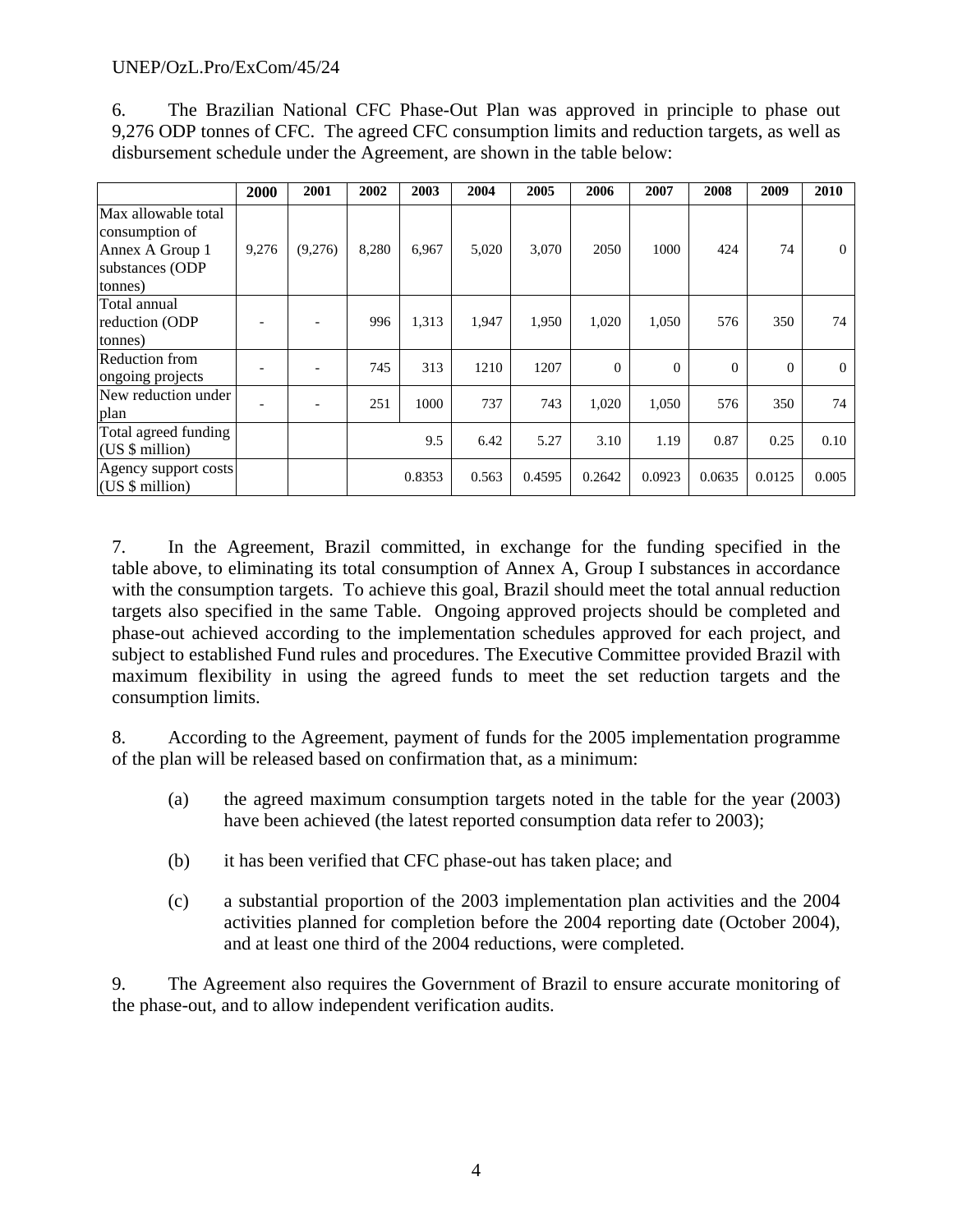# Progress of the implementation of the 2003-2004 Work Programme

10. The maximum allowable CFC consumption, as specified in the Agreement, and actual Article 7 CFC consumption are shown in the following Table.

| Year                                                            | 2000  | 2001    | 2002  | 2003  | 2004     |
|-----------------------------------------------------------------|-------|---------|-------|-------|----------|
| Maximum allowable CFC consumption<br>(ODP tonnes)               | 9,276 | (9,276) | 8,280 | 6,967 | 5,020    |
| CFC.<br>Article<br>Actual<br>annual<br>consumption (ODP tonnes) | 9,276 | 6,231   | 3,001 | 3,227 | $1,350*$ |

\*2004 consumption is estimated on the basis of import/export data for the first six months of the year

11. The reduction targets and achieved reductions in annual CFC consumption in 2001-2004, including expected phase-out in September-December 2004 through the completion of ongoing approved projects, are recorded in the following table:

| Reductions from ongoing projects according to Table 1 of the Agreement |       |       |          |      |           |  |  |  |
|------------------------------------------------------------------------|-------|-------|----------|------|-----------|--|--|--|
| 2001                                                                   | 2002  | 2003  | 2004     | 2005 | Total     |  |  |  |
| 745                                                                    | 313   | 1,210 | 1,207    |      | 3,475     |  |  |  |
| Achieved CFC Phase-out through implementation of ongoing projects      |       |       |          |      |           |  |  |  |
| 2001                                                                   | 2002  | 2003  | 2004     | 2005 | Sub-Total |  |  |  |
| 745                                                                    | 1,184 | 970.4 | $575.6*$ |      | $3,475*$  |  |  |  |

\* Including 192.2 ODP tonnes to be phased out in September-December 2004

12. The achieved reduction of 2,154.4 ODP tonnes from completion of ongoing projects during January 2002-December 2003 exceeded the combined two-year 2002-2003 total reduction of 1,523 ODP tonnes required in the Agreement related to the National CFC Phase-out Plan by 631.4 ODP tonnes. This 631.4 ODP tonnes, plus the phase-out of 383.6 ODP tonnes completed between January and August 2004 total 1,015 ODP tonnes, which is 83.9% of the phase-out planned for 2004 from ongoing projects. Further reductions in CFC consumption of 192.2 ODP tonnes are anticipated by the completion of ongoing projects during September-December 2004.

13. In addition to reductions from the completion of ongoing projects, additional projects funded under the Plan have been completed resulting in a reduction of 71.1 ODP tonnes in 2003 and 198.8 ODP tonnes in the period January-August 2004.

14. The 2004 Progress report concludes that performance targets related to the maximum allowable consumption of 6,967 ODP tonnes in 2003 and achieving at least one third (648 ODP tonnes) of the 1,947 ODP-tonne reduction in consumption required in 2004 have been met. The 2003 CFC consumption is also much lower than the Montreal Protocol limit (10,521 ODP tonnes).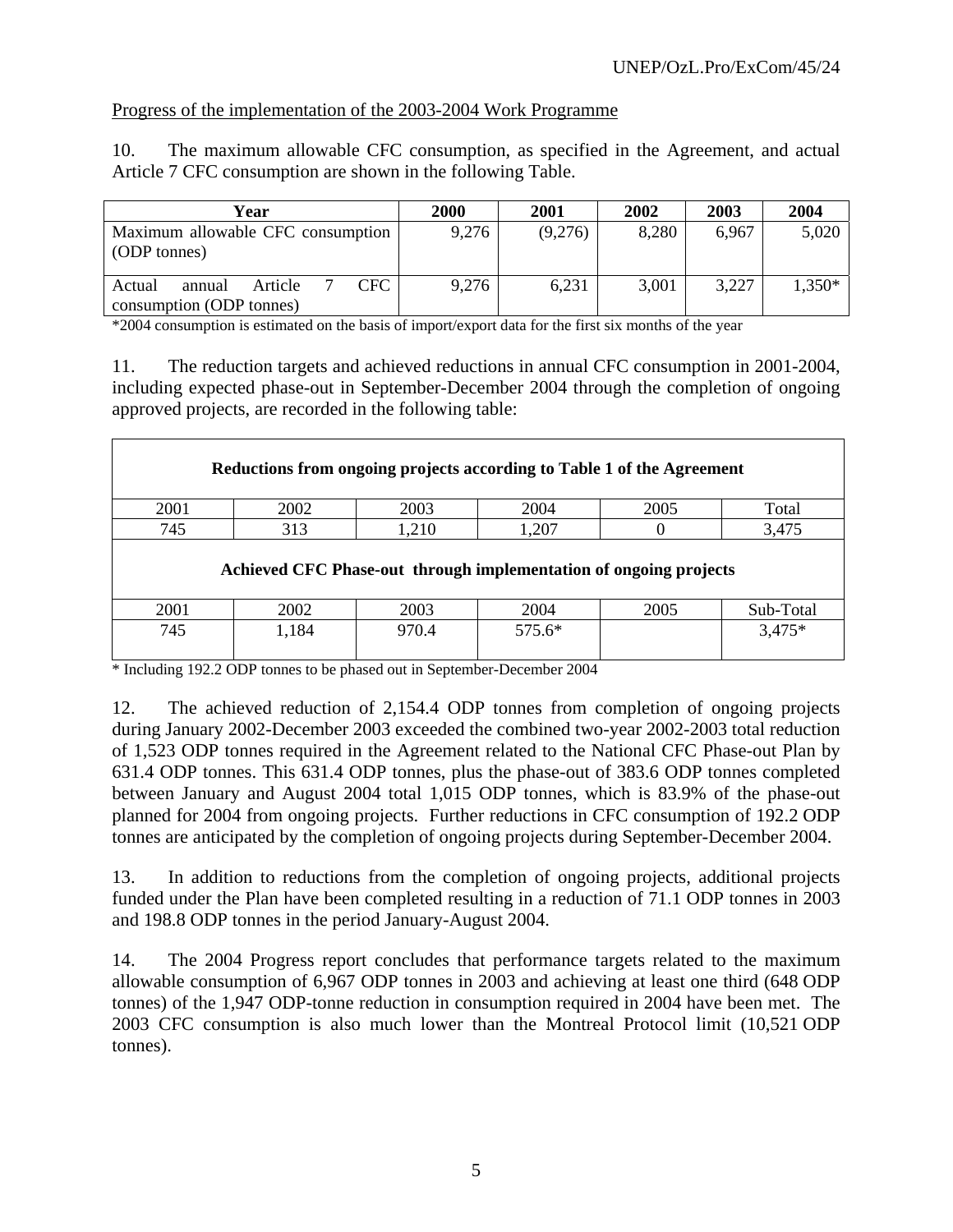## Progress in completing the 2005 Annual Work Programme

15. Reductions in CFC consumption in 2004, other than as the result of completion of ongoing projects, were also achieved as a result of the following:

- (a) CFC phase-out activities in the foam sector. Many of the foam sector projects initiated in 2003 under the NPOP have already been completed.
- (b) Enforcement of the CFC Import Quota System enshrined in CONAMA Resolution 267.
- (c) The publicity surrounding approval of the Brazil National CFC Phase-out Plan. Approval of the Plan and its objectives were widely publicized, resulting in much greater recognition at the industry level of the Government's intention to accelerate reductions in CFC consumption, and to phase-out CFC consumption faster than its obligations under the Montreal Protocol.

16. Specific activities in the Second Phase Implementation Plan covering the period January-December 2004 in the refrigeration and air-conditioning servicing sub-sectors were delayed because of problems with existing legislation related to refrigerant recovery, recycling, and reclaim. With the resolution of these problems, implementation of activities in the refrigeration and air-conditioning servicing sub-sectors are now progressing rapidly. Please see Section 3 of the present report for details.

17. An independent 2003 CFC consumption verification has been performed by an independent auditing group. The findings are summarized below:

- (a) 2003 consumption reported by the Government in accordance with Article 7 of the Montreal Protocol of 3.224,27 tonnes is well below the maximum consumption of the Annex A/I ODS allowed in table 1 of the Agreement for the year 2003 of 6,967 and below the 2004 maximum annual CFC consumption allowed, which was set at 5,020 ODP tonnes. Beyond that, Siscomex data for the first semester of 2004 indicates a reduction trend in that less than 1,500 ODP tonnes has been imported for the first 6 months of the calendar year.
- (b) The auditor's report refers to Government legislation regulating ODS consumption in Brazil, in particular Resolution No. 267 of CONAMA (National Environment Council). According to these regulations, the import of CFC-11 is allowed only to companies that have projects for conversion to CFC-free substitutes. The consumption of CFC-11 has been reduced from 2,750 ODP tonnes in 2001 to 46 ODP tonnes in 2002 and to negative consumption of 2.7 ODP tonnes in 2003 (export exceeded import). Zero consumption of CFC-11 is expected in 2004 and 2005.
- (c) CONAMA Resolution No. 267 regulates the import of CFC-12 by issuing import quotas according to the reduction schedule, starting with a 15% reduction in 2001 against the 1999 import level, and bringing the import of CFC-12 to zero in 2007.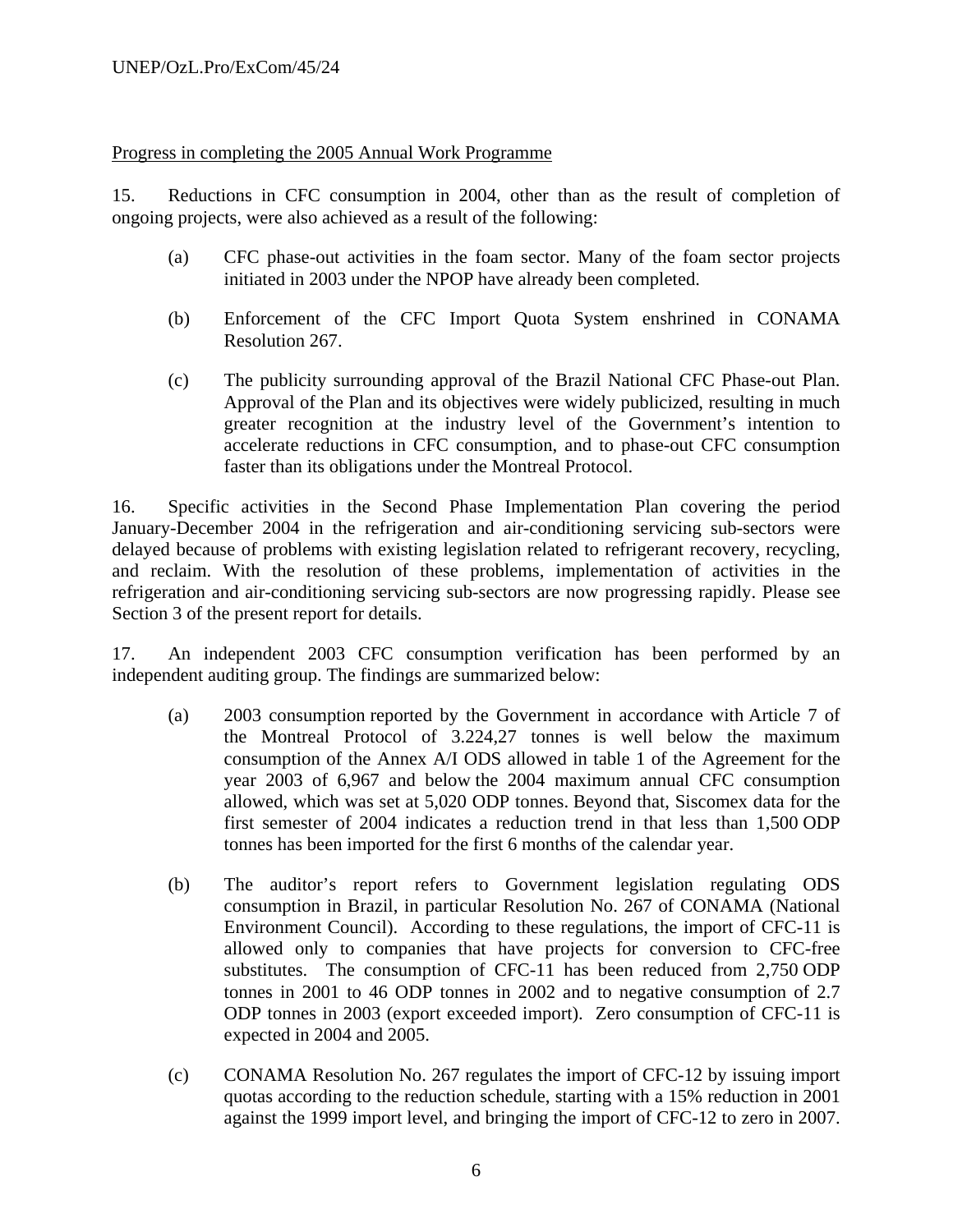According to Resolution No. 267, imports in 2004 should be reduced by 75% against the base level. The verification report indicates that the following CFC-12 import quotas have been issued in 2001 to 2003: 2001 – 3,469 ODP tonnes; 2002 – 3,350 ODP tonnes; 2003 - 3,001 ODP tonnes.

- (d) The auditor checked all Certificates of Completion (COC) of the projects completed in 2003 and 2004. Reduction, based on UNDP completed projects in 2003, was reported as 957.4 tonnes. UNIDO projects completed in 2003 were reported as 13 tonnes. While the auditor verified that all of the COCs made available to him were in fact completed projects, he only considered the phase-out that effectively occurred during the year when analyzing the impact of project completion on final consumption for 2003. According to his analysis, 202.8 tonnes of the total ODPs in the COCs for projects completed impacted in the 2003 consumption.
- (e) Phase-out achieved in 2003 was reported as being mostly related to the supporting legislation, as well as on voluntary actions by industry, which the auditor has no means to verify. To date, projects in the foam sector initiated after approval of the Plan and reported as completed by UNDP in 2003 account for 71.1 ODP tonnes. According to the auditor, the verified phase-out in 2003 based on COCs for these completed projects was 42.84 ODP tonnes.
- (f) Phase-out from foam projects completed in 2004 was reported by UNDP to be 198.8 ODP tonnes. According to the auditor, the verified phase-out based on COCs for these completed projects was 107.8 ODP tonnes.
- (g) In summary, the auditor concluded that Brazil is in fact reducing its consumption and fulfilling the goals established by the Protocol with the aid of the projects approved by the Executive Committee and also with the aid of the support legislation in place.

18. UNDP has reported on progress in the implementation of individual components of the Plan. The rate of disbursement of funds allocated by the Executive Committee under the Plan can be used as an indication of the progress achieved. The list of activities, budget, disbursements and planned commitments in 2005 are shown in the following table:

| <b>Activity</b>              | <b>Budget (US \$)</b> | <b>Disbursement</b><br>as per 30 Aug.<br>2004 (US \$) | <b>Estimated</b><br><b>Disbursement</b><br>Sept. - Dec.<br>2004 (US \$) | <b>Planned 2005</b><br><b>Commitments</b> |
|------------------------------|-----------------------|-------------------------------------------------------|-------------------------------------------------------------------------|-------------------------------------------|
| I&M Unit Project             | 1,260,000             | 311,339                                               | 98,000                                                                  |                                           |
| Foam Mfg. Sector Project     |                       |                                                       |                                                                         |                                           |
|                              | 4,200,000             | 1,913,881                                             | 153,000                                                                 |                                           |
| Mfg.<br>Ref<br>Sector<br>Com |                       |                                                       |                                                                         |                                           |
| Project                      | 770,000               | 45,531                                                | 87,182                                                                  |                                           |
| Training<br>Technician       |                       |                                                       |                                                                         |                                           |
| Project                      | 2,198,800             | 868,104                                               | 219,829                                                                 |                                           |
| CFC-12 Recovery Project      |                       |                                                       |                                                                         |                                           |
|                              | 3,330,000             | 1,742,033                                             | $\Omega$                                                                | 1,500,000                                 |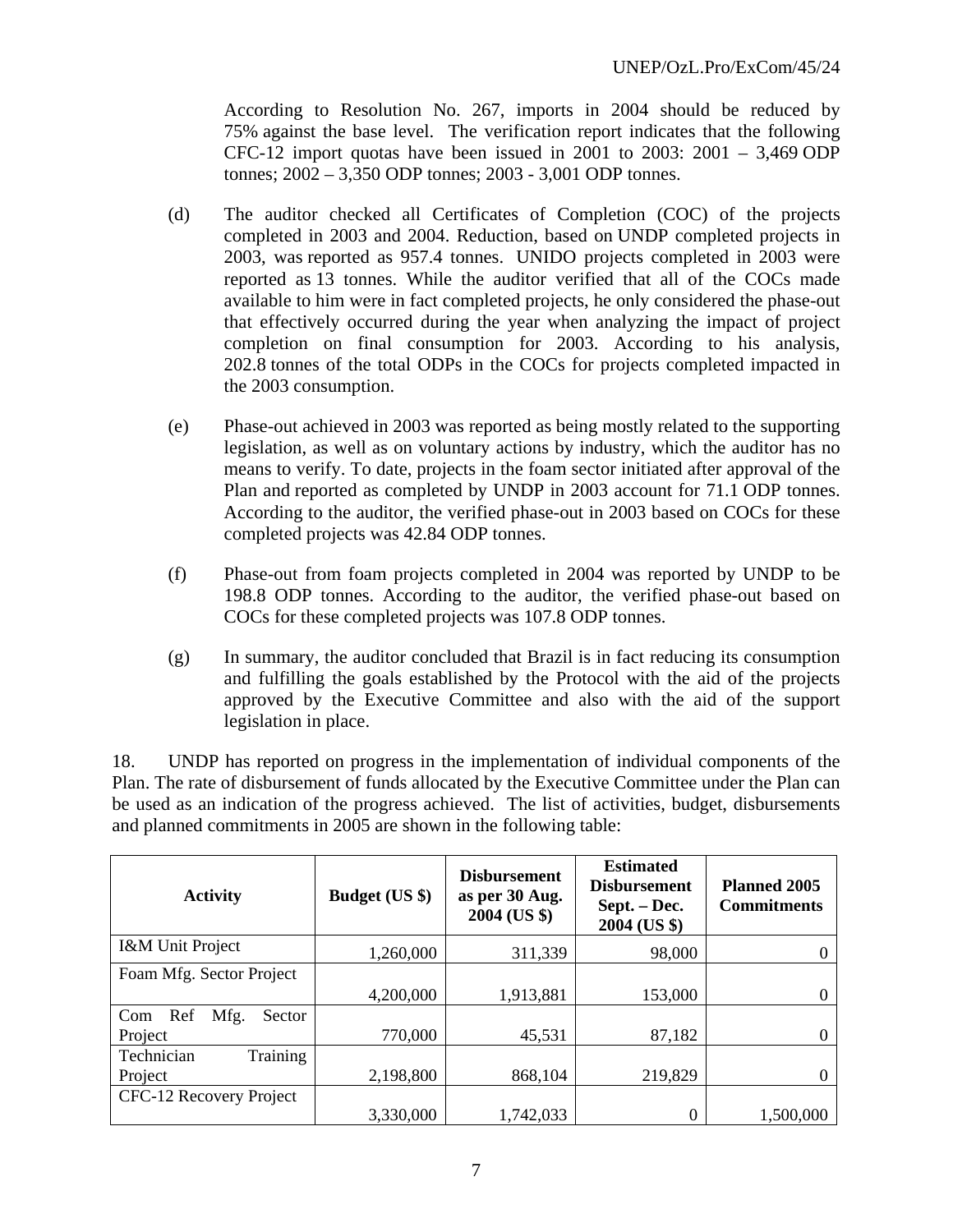| <b>Activity</b>               | <b>Budget (US \$)</b> | <b>Disbursement</b><br>as per 30 Aug.<br>2004 (US \$) | <b>Estimated</b><br><b>Disbursement</b><br>Sept. – Dec.<br>2004 (US \$) | Planned 2005<br><b>Commitments</b> |
|-------------------------------|-----------------------|-------------------------------------------------------|-------------------------------------------------------------------------|------------------------------------|
| $CFC-12$<br>Reclaim<br>Centre |                       |                                                       |                                                                         |                                    |
| Project                       | 1,400,000             | 11,684                                                | 335,000                                                                 | 850,000                            |
| CFC Chiller R&R Project       |                       |                                                       |                                                                         |                                    |
|                               | 863,600               | 3,114                                                 | 0                                                                       | 550,000                            |
| $CFC-12$<br><b>MAC</b><br>R&R |                       |                                                       |                                                                         |                                    |
| Project                       | 1,756,400             | 177,975                                               | 333,000                                                                 | 1,255,000                          |
| Customs Officer Training      |                       |                                                       |                                                                         |                                    |
| Project                       | 141,200               | 90,900                                                | 7,500                                                                   |                                    |
| Totals                        | 15,920,000            | 5,164,561                                             | 1,233,511                                                               | 4,155,000                          |

\*Note committed resources mentioned which will be reflected as disbursements only early 2005.

## 2005 Annual Implementation Programme

19. The 2005 Annual Implementation Programme in Table 2 refers to targets established in the Agreement.

20. The reduction target for 2005 is established at 157 ODP tonnes. The latest reported consumption for 2003 is taken as a basis, bringing the expected 2005 consumption to 3,070 ODP tonnes, which corresponds to the 2005 consumption target established by the Agreement.

21. Activities proposed in 2005 and associated budget are reflected in the following Table:

| <b>Activity</b>                                                                               | <b>Budget (US\$)</b> |
|-----------------------------------------------------------------------------------------------|----------------------|
| Implementation & Monitoring Unit: Implementation and Monitoring of all activities             |                      |
| in the 2005 Work Plan, including Government actions.                                          | US\$ 195,000         |
| Conversion Project Activities to eliminate CFC Consumption in the Commercial                  |                      |
| <b>Refrigeration Manufacturing Sector:</b> Continue the activities initiated during the 2002- | US\$ 600,000         |
| 03 and 2004 Implementation Work Plans by completing the preparation and approval              |                      |
| of projects for eligible enterprises, and complete equipment procurement and project          |                      |
| implementation at all of the enterprises.                                                     |                      |
| Technician Training Project Activities in the Domestic & Commercial Refrigeration             |                      |
| Servicing Sector: Continue activities and expand the Technician Training Project to           | $US$0*$              |
| train the total number of technicians planned to be trained in 2005 in areas outside of       |                      |
| Southeast Brazil, during 2005. Implementation of the project to be co-ordinated with          |                      |
| the implementation of the CFC-12 Recovery and CFC-12 Reclaim Centre Projects.                 |                      |
| (GTZActivity)                                                                                 |                      |
| CFC-12 Recovery Project Activities in the Domestic & Commercial Refrigeration                 |                      |
| Servicing Sector: Distribute CFC-12 refrigerant recovery equipment purchased with             | US\$ 2,238,200       |
| funding in the 2004 Implementation Work Plan to selected service technicians in the           |                      |
| south-eastern region of Brazil that successfully completed the Technician Training            |                      |
| Project, and procure additional equipment for supply to more selected technicians             |                      |
| during 2005.                                                                                  |                      |
| Regional CFC-12 Reclaim Centre Project Activities: Advance the equipment                      |                      |
| procurement activities initiated in 2003 and 2004, finalize civil works, equipment            | US\$ 536,800         |
| installation, and commissioning of the second CFC-12 Reclaim Centre in Rio de                 |                      |
| Janeiro. Advance activities related to the establishment of two additional CFC-12             |                      |
| Reclaim Centres in the 2 other regions of Brazil, and procure the equipment and               |                      |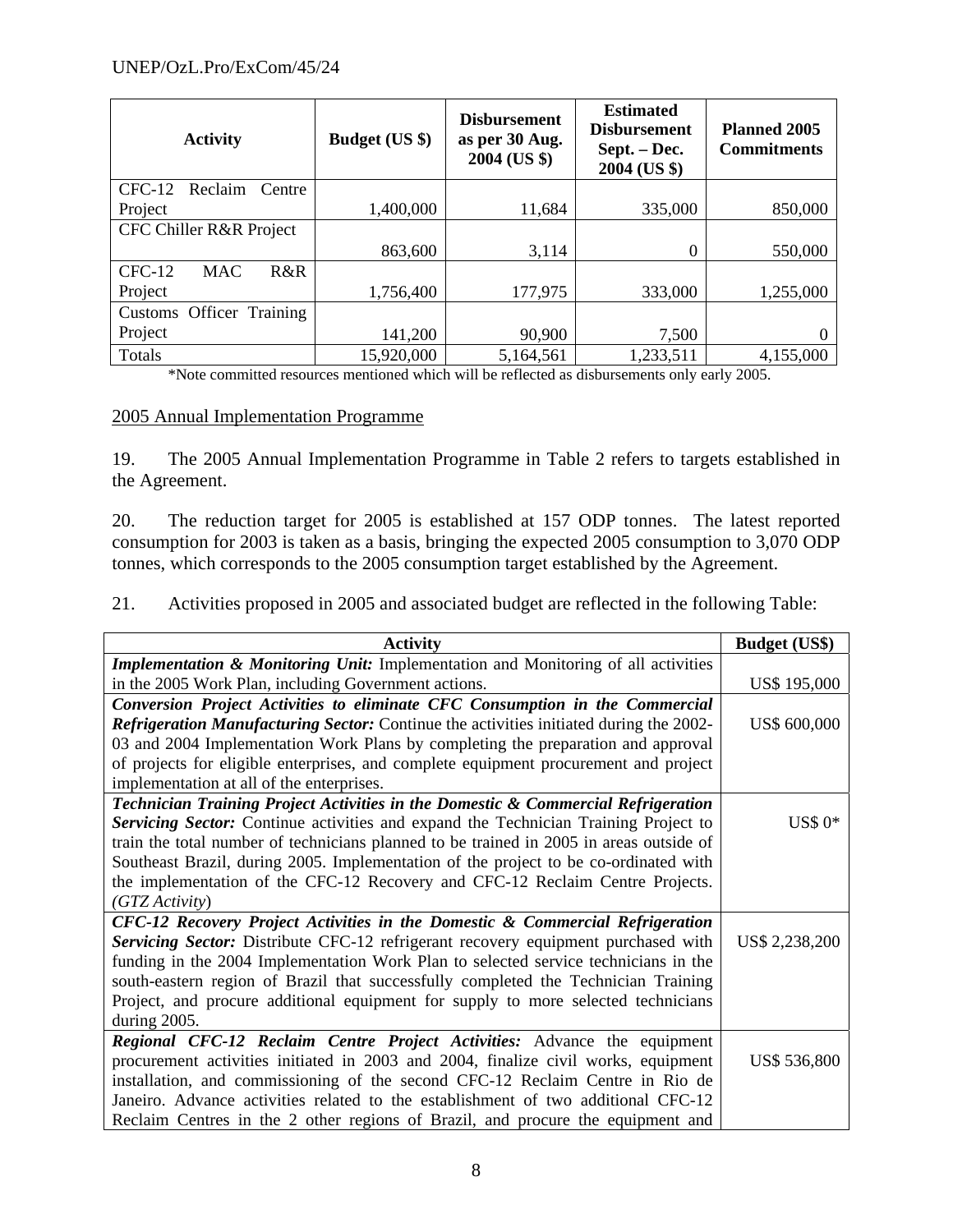| <b>Activity</b>                                                                           | <b>Budget (US\$)</b> |
|-------------------------------------------------------------------------------------------|----------------------|
| establish such Reclaim Centres during 2005. Implement a publicity campaign for            |                      |
| reclaim centres.                                                                          |                      |
| CFC Recovery & Recycling Project Activities in the MAC Service Sector: Based on           |                      |
| the results of the MAC Recovery & Recycling Project activities from the $2002 - 03$       | <b>US\$ 250,000</b>  |
| and the 2004 Implementation Work Plans, expand the MAC Service Sector R&R                 |                      |
| Project to other areas of the country.                                                    |                      |
| <b>Technical Assistance for the MDI Transition Strategy:</b> Create an awareness campaign | US\$ 50,000          |
| to educate doctors prescribing MDIs on the timing and reasons for the transition.         |                      |
| Prepare transition strategy in cooperation with the Ministry of Health.                   |                      |
| <i>Investment Projects – CFC-113 Solvents:</i> Survey users and develop strategy for      | <b>US\$ 50,000</b>   |
| implementation in 2006.                                                                   |                      |
| <i>Investment Projects – CFC-12 Sterilants:</i> Survey users and develop strategy for     | <b>US\$ 50,000</b>   |
| implementation in 2006.                                                                   |                      |
| <b>Sub-Total UNDP</b>                                                                     | 3,970,000            |
| <b>Sub-Total GTZ</b>                                                                      |                      |
| <b>Total</b>                                                                              | US\$ 3,970,000       |

## **SECRETARIAT'S COMMENTS AND RECOMMENDATION**

## **COMMENTS**

22. The proposal has been submitted for consideration at the 45th Meeting, and the Secretariat has reviewed it accordingly. The issue was raised regarding the level of German bilateral assistance funding that remained unallocated, to be used for the training component in the Brazil NPP. Following consultations between the Government of Germany, UNDP and the Government of Brazil, agreement was reached to postpone funding the German bilateral component until 2006, without prejudice for the performance of training activities in Brazil.

- 23. The Secretariat discussed the following issues with UNDP:
	- (a) Discrepancy between ODS consumption in the country in industrial sectors and ODS phase-out reported through the implementation of investment projects. Specific reference was made to the phase-out of 352 ODP tonnes of "actual" consumption in 2003 and 2004 in the foam sector, notwithstanding the very low level of CFC-11 consumption in 2002 and zero CFC-11 consumption in 2003 and 2004.
	- (b) The potential of planned recovery and recycling operations for CFC phase-out in Brazil, and the timeframe for implementation in light of the Executive Committee's recommendation to use a "staged' approach to implementation, benefiting from experience gained.
	- (c) Observations that targets, CFC supply and demand data, and industry actions in the 2005 Work Plan were formulated on the basis of projected consumption and reduction targets included in the National Phase-out Plan and the Agreement approved at 37th Meeting in July 2002. All this information was not consistent with the actual current level of CFC consumption in the country and, therefore,